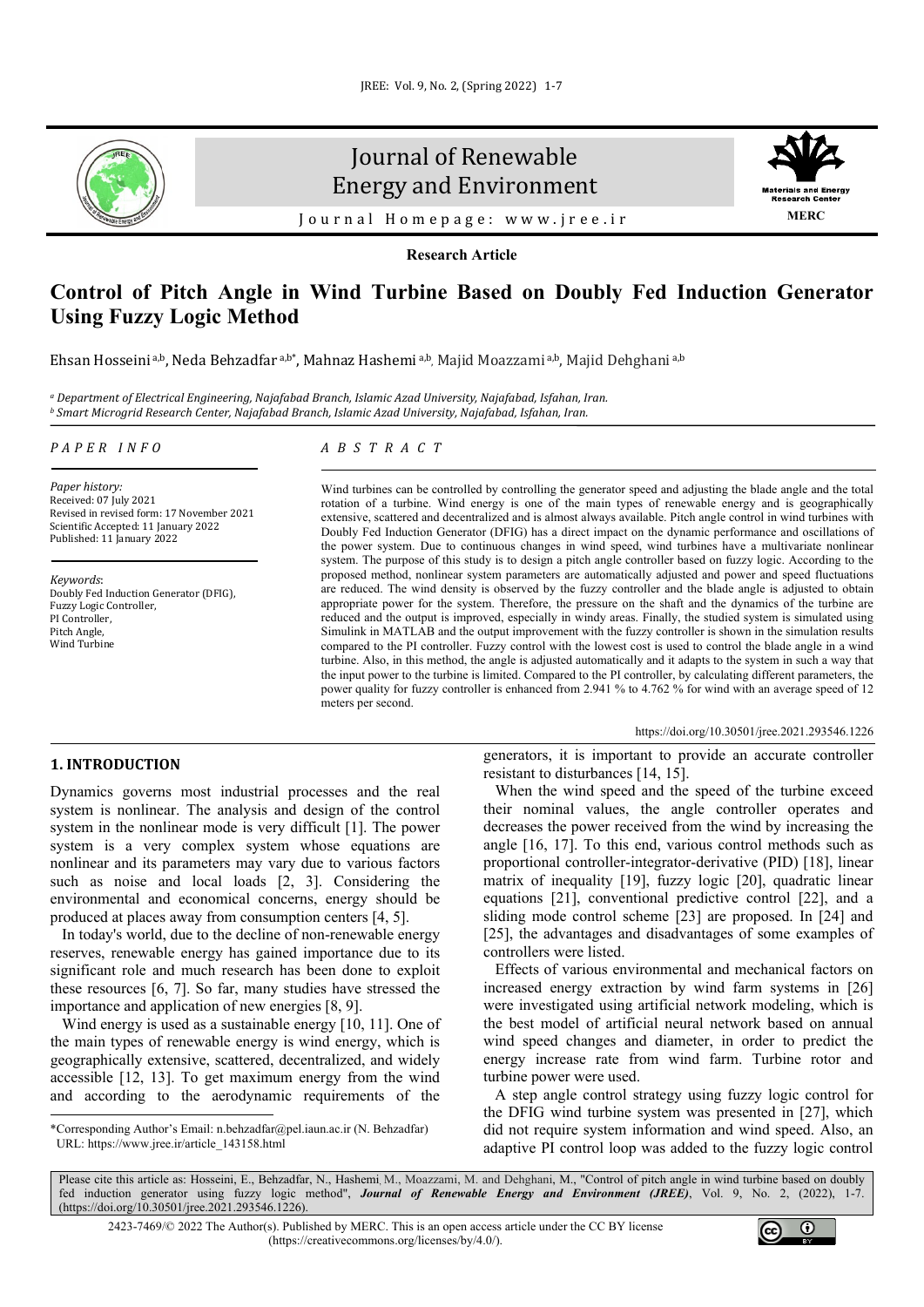and used as a step angle controller in a variable-speed wind turbine system.

 The most common controller in variable-speed wind turbines to obtain the desired output power is the blade angle controller. Blade angle control in wind turbines has a direct impact on a machine's dynamic performance and power system oscillations. Wind turbines have a nonlinear and multivariate system; hence, it is very important to design controllers that adapt to the system at any time [28].

 In this paper, fuzzy control is used to control the blade angle. In this method, the blade angle is automatically adjusted and adapts to the system in a way that increases the input power to the system by taking into account the aerodynamic conditions.

 Compared to previous designs, the designed fuzzy controller features no wind speed at the fuzzy input, which eliminates the need for an anemometer. Using a regular pattern wind speed is another feature of the proposed method which is suitable for gaining a better understanding of the performance of controllers. Several previous studies have pointed out that the use of irregularly patterned wind speeds causes no differences in the output of controllers in case of sudden wind changes. Based on a comparison between the simulation results, the superiority of the fuzzy controller is proven. The use of the proposed controller in wind farms will increase the efficiency and service life of mechanical parts and ensures cheaper maintenance.

## **2. WIND TURBINE SYSTEM MODEL**

Wind turbines consist of two main parts: mechanical power generation and conversion of mechanical power to electrical, done by the turbine and the generator, respectively [29]. In this section, their relations and equations are briefly mentioned.

# **2.1. Turbine**

The two-mass model is used in the study of transient stability to model the mechanical and electrical connection between the generator and the wind turbine [30]. If  $T_M$ ,  $T_S$ , and  $T_E$  are considered as mechanical, axial, and electrical torques in the turbine, respectively, the equations are:

$$
\frac{d\omega_r}{dt} = \frac{1}{2H_R} (T_E + T_S)
$$
 (1)

$$
\frac{d\omega_t}{dt} = \frac{1}{2H_T}(T_M + T_s)
$$
\n(2)

$$
\frac{d\beta}{dt} = \omega_b (\omega_t + \omega_r)
$$
 (3)

where  $H_T$  is the moment of inertia of the turbine,  $H_R$  the moment of inertia of the turbine rotor,  $\omega_r$  the frequency angle of the rotor and turbine, and β the angle of the pitch tip. Wind kinetic energy is proportional to the second power of wind speed while wind power is proportional to the cubic speed of wind. Therefore, upon increasing wind speed, wind power will increase. Technical use of wind energy is possible when the average wind speed is in the range of 5 meters per second to 25 meters per second (90 Km/h). The mechanical equation of the turbine is given below [31, 32]:

$$
P_{\rm w} = \frac{1}{2} \pi \rho C_{\rm p}(\lambda, \beta) R^2 V_{\rm w}^3 \tag{4}
$$

where  $\rho$  (kg/m<sup>3</sup>), R (m), V<sub>w</sub> (m/s), and S<sub>b</sub> (VA) are air density, pitch diameter, wind speed, and apparent power, respectively. Wind turbine power factor  $(C_p)$  is equal to [33]:

$$
C_{P}(\lambda, \beta) = c_1(\frac{c_2}{\lambda_i} - c_3\beta - c_4) e^{-\frac{c_5}{\lambda_i}} + c_6\lambda
$$
 (5)

where  $\beta$  is the pitch tip angle and the coefficient  $\lambda_i$  is equal to:

$$
\lambda_{i} = \left[\frac{1}{\lambda + c_{7}\beta} - \frac{c_{8}}{\beta^{3} + 1}\right]^{-1}
$$
\n(6)

Blade tip speed to wind speed ratio  $(\lambda)$  is [34]:

$$
\lambda = \frac{\omega_{t} R}{V_{\omega}}
$$
 (7)

 Therefore, at a given wind speed, there is only one specific angular velocity for maximum power.

 Wind speed is a determining factor in power reference, torque, or turbine speed. Depending on the wind speed, the operation of the turbine can be divided into four general modes. The mechanical output power of a wind turbine is divided into four regions in terms of wind speed, as shown in Figure 1 [23].

 The angular velocity of the turbine is set to be less than the nominal wind speed in  $C_{p,max}$ . When the wind speed is higher than the nominal wind speed, the blade angle control is activated and by adjusting the blade and limiting the energy received from the wind, the blade angle can be adjusted to determine the proper power of the generator and gearbox. The blade control mechanism can be modeled using the following fixed time system  $(T_\beta)$  [35, 36]:

$$
\frac{d\beta_P}{dt} = \frac{1}{T_\beta} (\beta_{\text{Pref}} - \beta_P)
$$
\n(8)

 When the wind speed is less than the nominal wind speed, βpref is maintained at zero; however, when it exceeds the nominal value, the actual power is modeled by the PI controller via the following relations [37]:

$$
\beta_{\text{pref}} = K_{\text{pp}}(P_t - P_{\text{tref}}) + x_{\beta} \tag{9}
$$



**Figure 1.** Wind turbine operating areas in terms of wind speed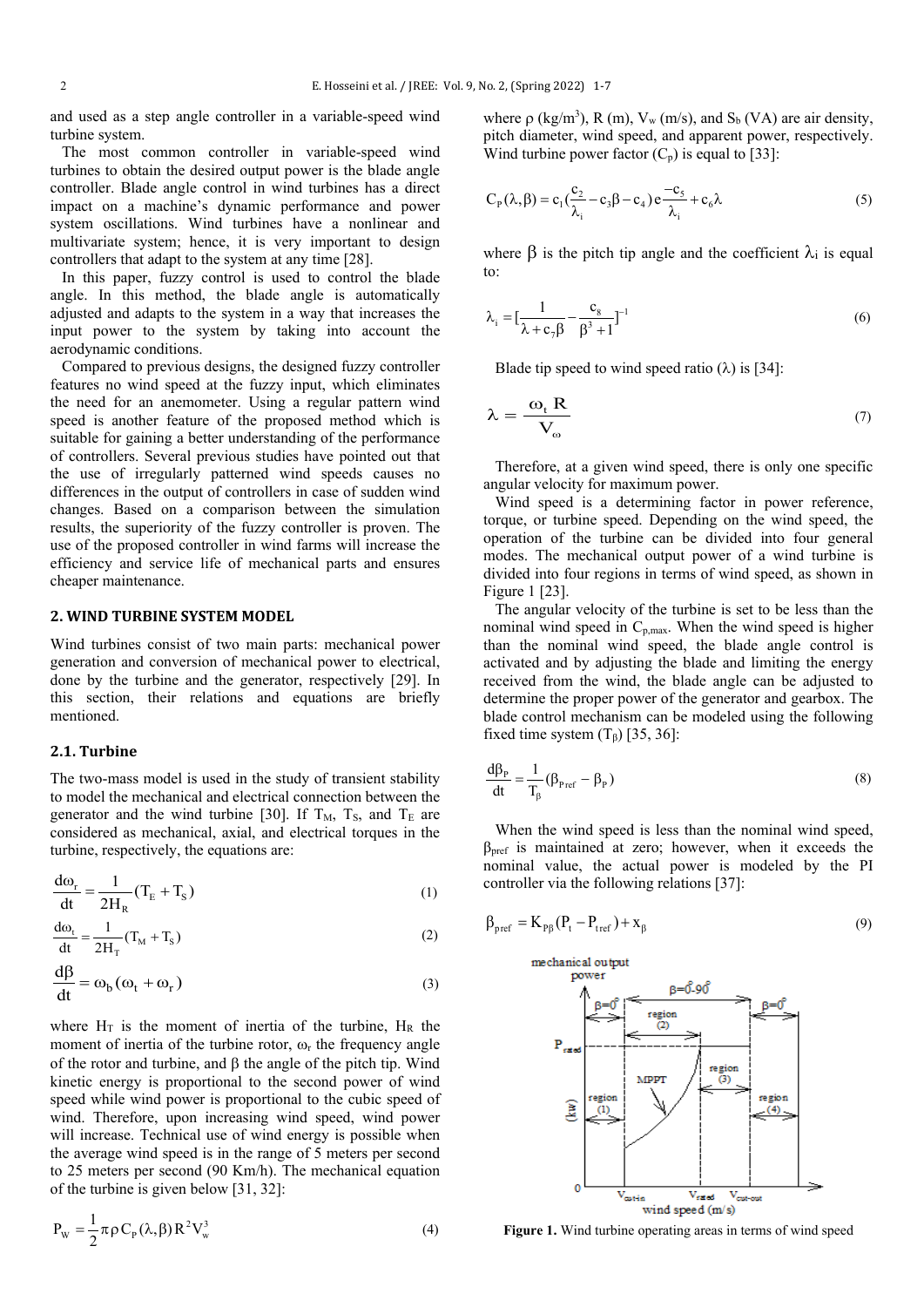$$
\frac{dx_{\beta}}{dt} = K_{I\beta}(P_t - P_{tref})
$$
\n(10)

where  $K_{IB}$  and  $K_{PB}$  are the integral interest rates, which are proportional. The blade angle control block diagram in Figure 2 shows that the PI controller is used for adjustment. The speed or mechanical power of the generator is expressed by X. A summary of the parameters used to model the turbine is given in Table 1.



**Figure 2.** Application of PI controller to controlling blade angle

| Parameter                              | Symbol                | Unit              |
|----------------------------------------|-----------------------|-------------------|
| Frequency angles of the rotor          | $\omega$ <sub>r</sub> | Rad/s             |
| Mechanical torque                      | Tм                    | N.m               |
| Axial torque                           | <b>Ts</b>             | N.m               |
| Electrical torque                      | Te                    | N.m               |
| Wind turbine power factor              | $C_{P}$               |                   |
| Angles of the pitch tip                | β                     | degree            |
| Moment of inertia of the turbine       | Ηт                    | S                 |
| Moment of inertia of the turbine rotor | $H_R$                 | S                 |
| Apparent power                         | S <sub>b</sub>        | <b>VA</b>         |
| Air density                            | ρ                     | kg/m <sup>3</sup> |
| Pitch diameter                         | R                     | M                 |
| Wind speed                             | $V_{w}$               | m/s               |

**Table 1.** Turbine modeling parameters

#### **2.2. DFIG wind turbine system**

Figure 3 shows the block diagram of the system under study, including the wind turbine and the controller. The turbines used are Horizontal-Axis Wind Turbines (HAWTs). HAWTs are typically either two- or three-bladed and operate at high blade tip speeds [38, 39]. The system model is derived from the mechanical model of the blades, hub, and shaft; a magnetic model of a three-phase transformer; and a back-to-back converter of transmission line and network [40, 41]. The back-to-back converter is formed of separate parts on the side of the device and the network that are connected to each other via a DC connector capacitor [42, 43].

## **2.3. Control with fuzzy logic**

Fuzzy generator, inference motor, fuzzy rules, and non-fuzzy generator are the four main parts of a fuzzy controller. A fuzzy inference system has fuzzy inputs and outputs; however, the inputs and outputs of the target system are numerical [44, 45]. Based on the experience, language variables are used to set fuzzy rules. All calculations and rules are done and considered at the heart of the fuzzy system, the inference engine [46, 47]. In the studied system, the multiplication inference engine, singleton fuzzy maker, and center interpolation maker are used. The block diagram using fuzzy logic is shown in Figure 4. The error in the generator output power ( $ΔP$ ), the variation of the output power error ( $δΔp$ ), and

rotor speed  $(\omega_r)$  are considered as inputs for the proposed fuzzy controller [48].



**Figure 3.** Target system block diagram



**Figure 4.** Block blade angle control diagram using fuzzy logic

#### **3. SIMULATION RESULTS**

In this section, to demostrate different performances of the controllers, two wind speeds with averages of 12 m/s and 16 m/s were used. The system parameters including turbine, generator, and network are given in Tables 2 and 3. The power coefficient of wind turbines depends on the wind speed and is not constant. In the simulation, the maximum value for Cp is 0.48. Fuzzy controller input and output adjustment constants are K<sub>1</sub>=0.44×10-6, K<sub>2</sub>=0.0035, K<sub>3</sub>=0.006, and  $K_4 = 100$ .

 The membership functions of the first fuzzy input (output power) in the range of  $[-1 - +1]$  are considered. Generator output power is in the MW limit and by multiplying it by  $K_1$ , it becomes the desired input for the fuzzy. The wind speed pattern, which has an average value of 12 meters per second as shown in Figure 5, is given below, including mechanical torque in Figure 6, output power in Figure 7, dc link voltage in Figure 8, reactive power in Figure 9, rotor speed in Figure 10, and angle blades in Figure 11. Rotor speed and reactive power are given in terms of pu. In case of sudden changes in the wind speed, its effects are seen on each of the system parameters. Two fuzzy and PI controllers were used to compare the results. Increase in active power input, rotor speed, and torque is well known in the fuzzy controller. Also,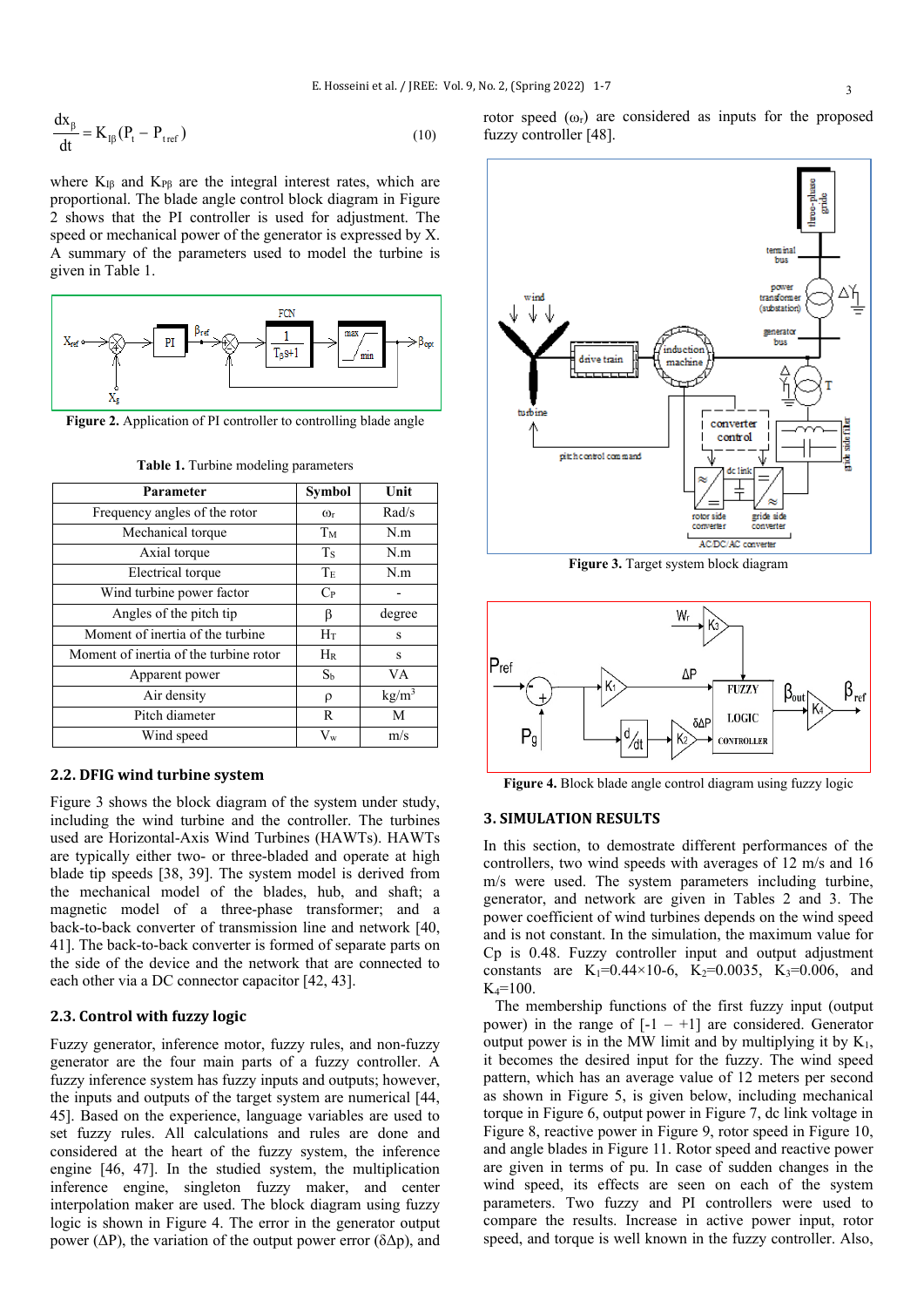reducing the DC link voltage fluctuations and the reactive transmission power are other advantages of this controller. All of these advantages result from the lower blade angle engagement.

| Table 2. System and generator parameters |  |  |  |
|------------------------------------------|--|--|--|
|------------------------------------------|--|--|--|

| Component                         | Value                                |
|-----------------------------------|--------------------------------------|
| Nominal value of power            | $9\times10^3$ W                      |
| Network voltage                   | 575 V                                |
| Network frequency                 | $60$ Hz                              |
| Voltage in infinite bus           | 120 KV                               |
| Magnetic inductance               | 3 pu                                 |
| Resistance in stator              | $7\times10^{-3}$ pu                  |
| Inductance in stator              | $\frac{17}{2}$ × 10 <sup>-2</sup> pu |
| Number of poles                   | 3                                    |
| Moment of inertia                 | 5.04                                 |
| Maximum converter power           | $0.5$ pu                             |
| Network side coupled indicator    | 0.15-0.0015 pu                       |
| Nominal voltage of dc bus         | $1.2 \times 10^3$ V                  |
| Capacitor in de link              | $6 \times 10^{-2}$ F                 |
| Network side control pins (Kp Ki) | 1.25-300                             |
| Rotor side control pins [Kp Ki]   | $1 - 100$                            |
| Line length                       | $20\times10^3$ m                     |

**Table 3.** Nominal parameters of the turbine

| Component                   | Value            |
|-----------------------------|------------------|
| Power rate                  | 9 MW             |
| Wind speed rate             | $12 \text{ m/s}$ |
| Maximum blade angle         | 45°              |
| Maximum blade angle changes | $2^{\circ}/s$    |
| Wind cut-off speed          | $24 \text{ m/s}$ |



**Figure 5.** Display wind speed with an average value of 12 m/s



**Figure 6.** Mechanical torque (Nm) with an average value of 12 m/s



**Figure 7.** Output power (w) with an average value of 12 m/s



**Figure 8.** DC link voltage with an average value of 12 m/s



Figure 9. Reactive power with an average value of 12 m/s



Figure 10. Rotor speed (pu) with an average value of 12 m/s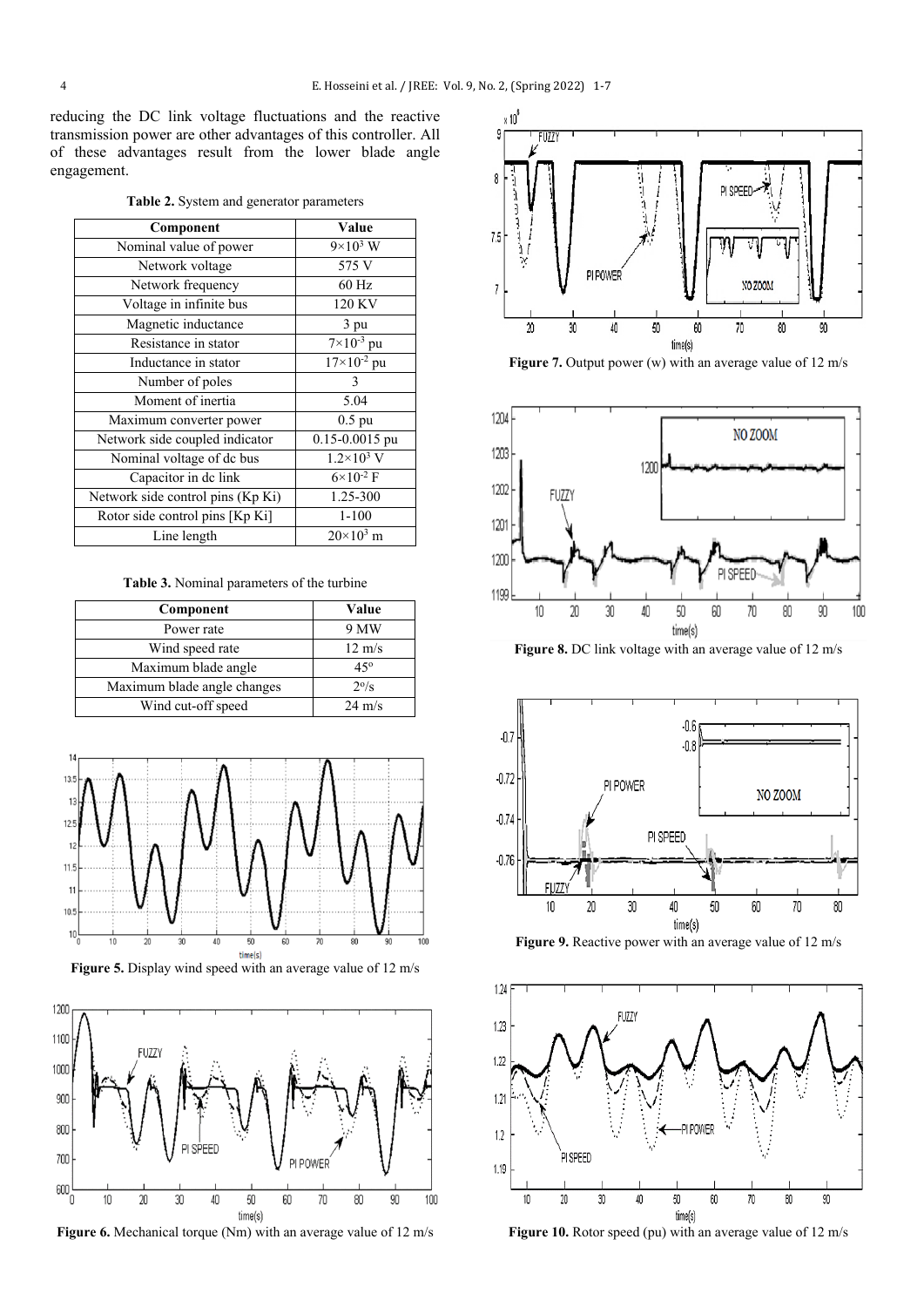

Figure 11. Pitch angle at an average value of 12 m/s with fuzzy and PI controllers

Next, the wind speed pattern with an average of 16 meters per second is given in Figure 12; in addition, simulation results for mechanical torque, transmission power, rotor speed, and pitch angle are shown in Figures 13, 14, 15, 13, respectively. The speed of the rotor is given in terms of prionite. In this wind speed pattern, PI power and speed controllers as well as fuzzy ones are used to compare the results better. The blade angle control is adjusted to increase wind power. This increase rate augments the mechanical torque and speed of the rotor. The fuzzy controller does not experience unnecessary fluctuations in the PI control of the blade angle. For this reason, it has increased the efficiency of the system. By changing the angle control gain, the superiority of the fuzzy controller over the PI is shown in Figures 14 and 15.



Figure 12. Display wind speed with an average value of 16 m/s

 The application of an anemometer to have wind speed information increases costs and reduces system reliability. The use of fuzzy logic control to control the pitch angle is reliable and robust in terms of nonlinear pitch angle properties with wind speed. The advantages of fuzzy logic controllers over conventional controllers include the following: cheap development, coverage of a wide range of operating conditions, and easy customizability in terms of natural language.



**Figure 13.** Mechanical torque (Nm) at an average value of 16 m/s



**Figure 14.** Zoom output power at an average value of 16 m/s



**Figure 15.** Rotor speed (pu) at an average value of 16 m/s



Figure 16. Pitch angle in wind speed with an average value of 16 m/s



**Figure 17.** Pitch angle at an average value of 16 m/s withh fuzzy and PI controller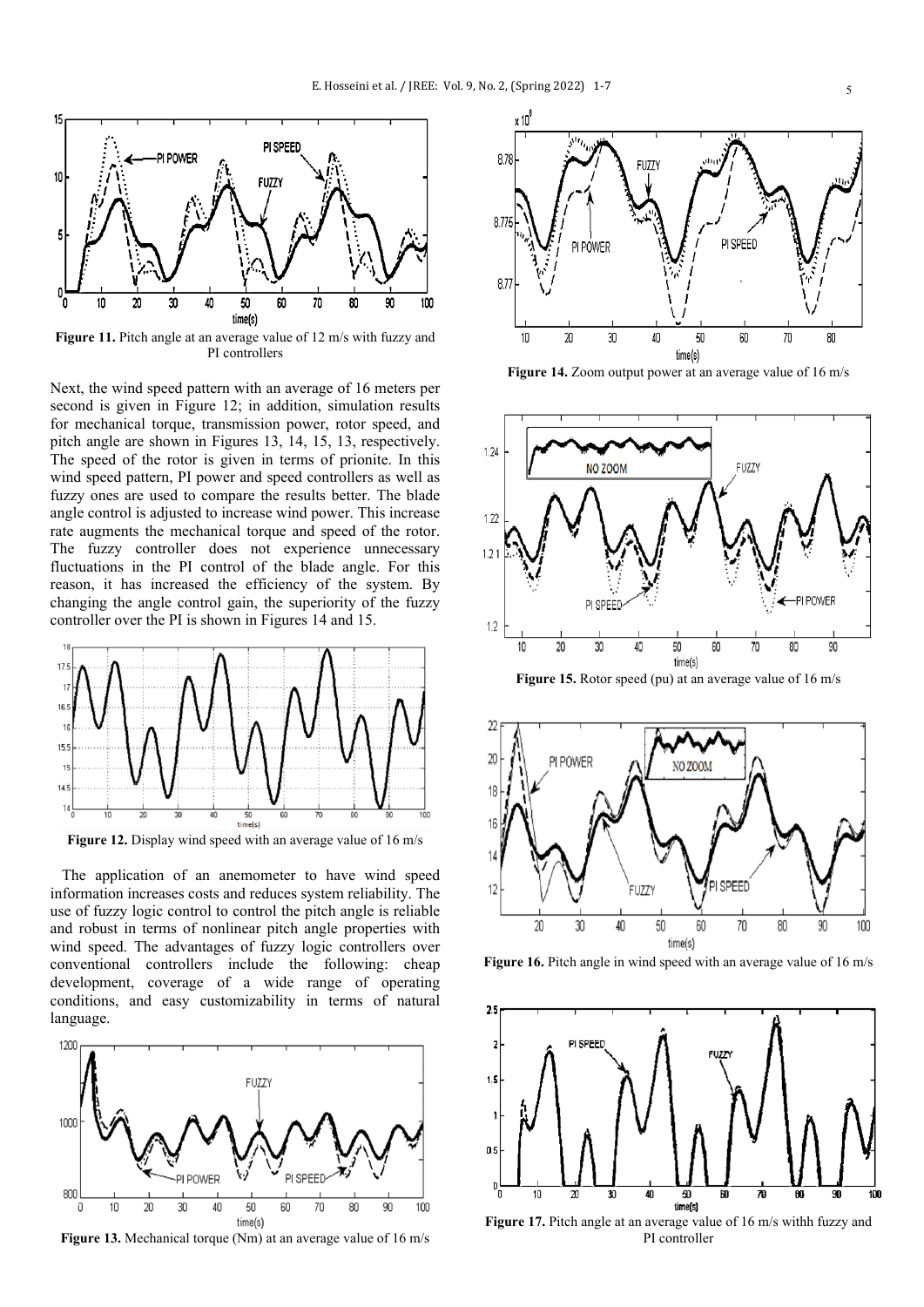

**Figure 18.** Pitch angle at an average value of 16 m/s with fuzzy and PI controllers

#### **4. CONCLUSIONS**

The aim of this paper is to model and simulate a DFIG-based wind turbine. An automatic controller based on fuzzy algorithm was designed for wind turbine and it was compared with traditional PI controllers. This controller enjoys independence from wind speed at the fuzzy input. The simulation results were obtained and demonstrated using MATLAB software Simulink. The superiority of the fuzzy controller in the simulation results was quite clear in case of sudden wind changes. Turbine power stability and reliable dynamic response resulted from the application of the proposed controller. By comparing various parameters, including the minimum values, and the ratio of harmonic distortions to the principal component, power quality was improved from 2.941 % to 4.762 % for the fuzzy controller, compared to the PI controller, at an average wind speed of 12 m/s. At a wind speed of 16 m/s, the quality improvement of 2 % to 45.5 % was observed for the fuzzy controller, compared to the PI controller.

#### **5. ACKNOWLEDGEMENT**

The authors would like to thank the editor, the journal's editors, the executive agents of the journal, and the judges for their suggestions that helped improve the quality of this article. This research was conducted at the Smart Microgrid Research Center, Najafabad Branch, Islamic Azad University, Najafabad, Isfahan, Iran. We thank the esteemed colleagues of the Research Center.

#### **REFERENCES**

- 1. Hashemi, M. and Shahgholian, G., "Distributed robust adaptive control of high order nonlinear multi agent systems", *ISA Transactions*, Vol. 74, (2018), 14-27. [\(https://doi.org/10.1016/j.isatra.2018.01.023\)](https://doi.org/10.1016/j.isatra.2018.01.023).
- 2. Jafari, E., Marjanian, A., Silaymani, S. and Shahgholian, G., "Designing an emotional intelligent controller for IPFC to improve the transient stability based on energy function", *Journal of Electrical Engineering and Technology*, Vol. 8, No. 3, (2013), 478-489. [\(https://doi.org/10.5370/JEE¬T.2013.8.3.478\)](https://doi.org/10.5370/JEE%C2%ACT.2013.8.3.478).
- 3. Shahgholian, G., Arezoomand, M. and Mahmoodian, H., "Analysis and simulation of the single-machine infinite-bus with power system stabilizer and parameters variation effects", *Proceedings of the IEEE/ICIAS*, Kuala Lumpur, Malaysia, Vol. 1, (2007), 167-171. [\(https://doi.org/10.1109/ICIAS.2007.4658368\)](https://doi.org/10.1109/ICIAS.2007.4658368).
- 4. Khosravi, A., Malekan, M., Pabon, J.J.G., Zhao, X. and Assad, M.E.H., "Design parameter modelling of solar power tower system using adaptive neuro-fuzzy inference system optimized with a combination of genetic algorithm and teaching learning-based optimization algorithm", *Journal of Cleaner Production*, Vol. 244, (2020), Article Number: 118904. [\(https://doi.org/10.1016/j.jclepro.2019.118904\)](https://doi.org/10.1016/j.jclepro.2019.118904).
- 5. [Aghadavoodi,](https://www.sciencedirect.com/science/article/pii/S1359431117358209#!) E. and [Shahgholian,](https://www.sciencedirect.com/science/article/pii/S1359431117358209#!) G., "A new practical feed-forward cascade analyze for close loop identification of combustion control loop system through RANFIS and NARX", *[Applied Thermal Engineering](https://www.sciencedirect.com/science/journal/13594311)*, Vol. 133, (2018), 381-395. [Vol. 133,](https://www.sciencedirect.com/science/journal/13594311/133/supp/C) (2018), 381-395. [\(https://doi.org/10.1016/j.applthermaleng.2018.01.075\)](https://doi.org/10.1016/j.applthermaleng.2018.01.075).
- 6. Kiani, A., Fani, B. and Shahgholian, G., ["A multi-agent solution to](https://www.sciencedirect.com/science/article/pii/S0142061521001617)  [multi-thread protection of DG-dominated distribution networks"](https://www.sciencedirect.com/science/article/pii/S0142061521001617), *International Journal of Electrical Power and Energy Systems*, Vol. 130, (2021), Article Number: 106921. [\(https://doi.org/10.1016/j.ijepes.2021.106921\)](https://doi.org/10.1016/j.ijepes.2021.106921).
- 7. Fani, B., Dadkhah, M. and Karami, A., ["Adaptive protection](https://digital-library.theiet.org/content/journals/10.1049/iet-gtd.2017.0586)  [coordination scheme against the staircase fault current waveforms in](https://digital-library.theiet.org/content/journals/10.1049/iet-gtd.2017.0586)  [PV-dominated distribution systems"](https://digital-library.theiet.org/content/journals/10.1049/iet-gtd.2017.0586), *IET Generation, Transmission and Distribution*, Vol. 12, No. 9, (2018), 2065-2071. [\(https://doi.org/10.1049/iet-gtd.2017.0586\)](https://doi.org/10.1049/iet-gtd.2017.0586).
- 8. Rahmani, M., Faghihi, F., Moradi-Cheshmeh-Beigi, M. and Hosseini, S., "Frequency control of islanded microgrids based on fuzzy cooperative and influence of STATCOM on frequency of microgrids", *Journal of Renewable Energy and Environment (JREE)*, Vol. 5, No. 4, (2018), 27-33. [\(https://doi.org/10.30501/jree.2018.94119\)](https://doi.org/10.30501/jree.2018.94119).
- 9. Ahmadi, S., Sadeghkhani, I., Shahgholian, G., Fani, B. and Guerrero, J.M., ["Protection of LVDC microgrids in grid-connected and islanded](https://ieeexplore.ieee.org/document/8939447/)  [modes using bifurcation theory"](https://ieeexplore.ieee.org/document/8939447/), *[IEEE Journal of Emerging and](https://ieeexplore.ieee.org/xpl/RecentIssue.jsp?punumber=6245517)  [Selected Topics in Power Electronics](https://ieeexplore.ieee.org/xpl/RecentIssue.jsp?punumber=6245517)*, Vol. 9, (2019), 2597-2604. [\(https://doi.org/10.1109/JESTPE.2019.2961903\)](https://doi.org/10.1109/JESTPE.2019.2961903).
- 10. Mahdavian, M. and Behzadfar, N., "A review of wind energy conversion system and application of various induction generators", *Journal of Novel Researches on Electrical Power*, Vol. 8, No. 4, (2020), 55-66. [\(http://jeps.iaud.ac.ir/article-1-255-en.html\)](http://jeps.iaud.ac.ir/article-1-255-en.html).
- 11. AlShabi, M. and Assad, M.E.H., "Chapter 16- Artificial intelligence applications in renewable energy systems", *Design and Performance Optimization of Renewable Energy Systems*, Vol. 1, (2021), 251-295. [\(https://doi.org/10.1016/B978-0-12-821602-6.00018-3\)](https://doi.org/10.1016/B978-0-12-821602-6.00018-3).
- 12. Shahgholian, G., Khani, K. and Moazzami, M., "Frequency control in autanamous microgrid in the presence of DFIG based wind turbine", *Journal of Intelligent Procedures in Electrical Technology*, [Vol. 6,](http://jipet.iaun.ac.ir/issue_671_680_Volume+4%2C+Issue+15%2C+Autumn+2013%2C+Page+1-100.html)  [No. 21, \(2015\), 3](http://jipet.iaun.ac.ir/issue_671_680_Volume+4%2C+Issue+15%2C+Autumn+2013%2C+Page+1-100.html)-12. [\(https://dorl.net/dor/20.1001.1.23223871.1394.6.23.1.9\).](https://dorl.net/dor/20.1001.1.23223871.1394.6.23.1.9)
- 13. Zou, J., Peng, C., Xu, H. and Yan, Y., "A fuzzy clustering algorithmbased dynamic equivalent modeling method for wind farm with DFIG", *IEEE Transactions on Energy Conversion*, Vol. 30, No. 4, (2015), 1329-1337. [\(https://doi.org/10.1109/TEC.2015.2431258\)](https://doi.org/10.1109/TEC.2015.2431258).
- 14. Sedaghat, A., Assad, M.E.H. and Gaith, M., "Aerodynamics performance of continuously variable speed horizontal axis wind turbine<br>with optimal blades", **Energy**, Vol. 77, (2014), 752-759. with optimal blades", *Energy*, Vol. 77, (2014), 752-759. [\(https://doi.org/10.1016/j.energy.2014.09.048\)](https://doi.org/10.1016/j.energy.2014.09.048).
- 15. Sedaghat, A., Samani, I., Ahmadi-Baloutaki, M., Assad, M.E.H. and Gaith, M., "Computational study on novel circulating aerofoils for use in Magnus wind turbine blades", *Energy*, Vol. 91, (2015), 393-403. [\(https://doi.org/10.1016/j.energy.2015.08.058\)](https://doi.org/10.1016/j.energy.2015.08.058).
- 16. Prasad, R. and Padhy, N.P., "Synergistic frequency regulation control mechanism for DFIG wind turbines with optimal pitch dynamics", *IEEE Transactions on Power Systems*, Vol. 35, No. 4, (2020), 3181- 3191. [\(https://doi.org/10.1109/TPWRS.2020.2967468\)](https://doi.org/10.1109/TPWRS.2020.2967468).
- 17. Xiahou, K.S., Liu, Y., Li, M.S. and Wu, Q.H., ["Sensor fault-tolerant](https://www.sciencedirect.com/science/article/pii/S0142061519323713)  [control of DFIG based](https://www.sciencedirect.com/science/article/pii/S0142061519323713) wind energy conversion systems", *[International](https://www.sciencedirect.com/science/journal/01420615)  Journal [of Electrical Power and Energy](https://www.sciencedirect.com/science/journal/01420615) Systems*, Vol. 117, (2020), Article 105563. [\(https://doi.org/10.1016/j.ijepes.2019.105563\)](https://doi.org/10.1016/j.ijepes.2019.105563).
- 18. [Fan,](http://ieeexplore.ieee.org/search/searchresult.jsp?searchWithin=%22Authors%22:.QT.Lingling%20Fan.QT.&newsearch=true) L., [Kavasseri, R](http://ieeexplore.ieee.org/search/searchresult.jsp?searchWithin=%22Authors%22:.QT.Kavasseri,%20R..QT.&newsearch=true)., [Miao,](http://ieeexplore.ieee.org/search/searchresult.jsp?searchWithin=%22Authors%22:.QT.Zhixin%20Lee%20Miao.QT.&newsearch=true) Z.L. and [Zhu,](http://ieeexplore.ieee.org/search/searchresult.jsp?searchWithin=%22Authors%22:.QT.Chanxia%20Zhu.QT.&newsearch=true) C., "Modeling of DFIGbased wind farms for SSR analysis", *IEEE Transactions* on *Power Delivery*. Vol. 25. No. 4. (2010). 2073-2082. *[Delivery](http://ieeexplore.ieee.org/xpl/RecentIssue.jsp?punumber=61)*, Vol. 25, No. 4, [\(https://doi.org/10.1109/TPWRD.2010.2050912\)](https://doi.org/10.1109/TPWRD.2010.2050912).
- 19. [Duong,](http://www.sciencedirect.com/science/article/pii/S0960148114002481) M.Q., [Grimaccia,](http://www.sciencedirect.com/science/article/pii/S0960148114002481) F., [Leva,](http://www.sciencedirect.com/science/article/pii/S0960148114002481) S., [Mussetta,](http://www.sciencedirect.com/science/article/pii/S0960148114002481) M. and [Ogliari,](http://www.sciencedirect.com/science/article/pii/S0960148114002481) E., "Pitch angle control using hybrid controller for all operating regions of SCIG wind turbine system", *[Renewable](http://www.sciencedirect.com/science/journal/09601481) Energy*, [Vol.](http://www.sciencedirect.com/science/journal/09601481/70/supp/C) 70, (2014), 197- 203. [\(https://doi.org/10.1016/j.renene.2014.03.072\)](https://doi.org/10.1016/j.renene.2014.03.072).
- 20. Naik, K.A., Gupta, C.P. and Fernandez, E., ["Design and implementation](https://www.sciencedirect.com/science/article/pii/S0142061518333258)  of [interval type-2 fuzzy logic-PI based adaptive controller for](https://www.sciencedirect.com/science/article/pii/S0142061518333258) DFIG [based wind energy system"](https://www.sciencedirect.com/science/article/pii/S0142061518333258), *[International Journal of Electrical Power](https://www.sciencedirect.com/science/journal/01420615)  [and Energy Systems](https://www.sciencedirect.com/science/journal/01420615)*, Vol. 115, (2020), Article 105468. [\(https://doi.org/10.1016/j.ijepes.2019.105468\)](https://doi.org/10.1016/j.ijepes.2019.105468).
- 21. [Hossain, M](http://ieeexplore.ieee.org/search/searchresult.jsp?searchWithin=%22Authors%22:.QT.Hossain,%20M.J..QT.&newsearch=true).J., [Pota, H](http://ieeexplore.ieee.org/search/searchresult.jsp?searchWithin=%22Authors%22:.QT.Pota,%20H.R..QT.&newsearch=true).R. nad [Ramos, R](http://ieeexplore.ieee.org/search/searchresult.jsp?searchWithin=%22Authors%22:.QT.Ramos,%20R.A..QT.&newsearch=true).A., "Improved low-voltageride-through capability of fixedspeed wind turbines using decentralised control of STATCOM with energy storage system", *IET [Generation,](http://ieeexplore.ieee.org/xpl/RecentIssue.jsp?punumber=4082359)*